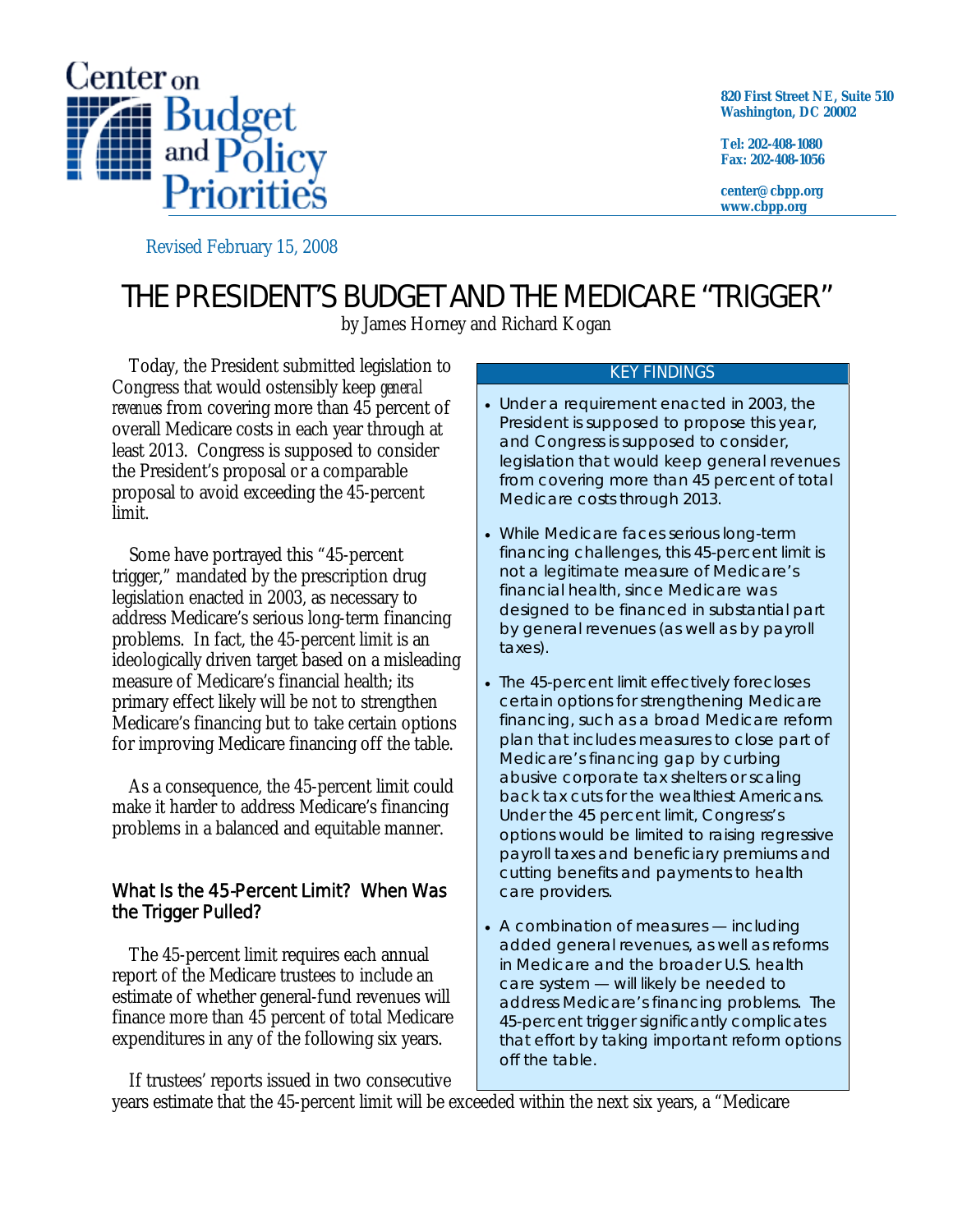Funding Warning" is issued, and the President must submit — and Congress must consider proposals to prevent the limit from being exceeded.

 Both the 2006 and 2007 trustees' reports contained a projection that the limit would be breached within the next six years. As a result, when the 2007 trustees' report was released, the 45-percent trigger was pulled, and a "Medicare Funding Warning" was issued.

 This means that as part of his fiscal year 2009 budget or shortly afterwards, the President was required to submit legislation to make changes in Medicare that would prevent the limit from being exceeded. Congress is required to consider these or other proposals, although it is not required to enact them. (See the Appendix for a description of the procedures for submitting and considering this legislation.)

#### Is the 45-Percent Limit Meaningful?

 Unfortunately, the 45-percent limit misdefines the basic challenge facing Medicare — which is how *much* the program is projected to cost and whether its cost fits within the overall U.S. budget, not what *share* of Medicare's costs are covered by any particular revenue source.<sup>1</sup>

 Medicare was specifically designed to be financed in substantial part by general revenues, which are progressive, rather than dedicated payroll taxes, which are regressive. Payroll taxes fund only the hospital insurance part of Medicare (Medicare Part A); physicians' insurance and outpatient services (Part B) — and the prescription drug benefit (Part D) — are funded by general revenues (and beneficiary premiums). By itself, the fact that more than 45 percent of overall Medicare financing may come from general revenues poses no more of a problem than the fact that *100 percent* of the financing for defense, veterans' benefits, education, health research, or most other federal programs comes from general revenues.

 Because the 45-percent limit says nothing meaningful about Medicare's financial condition or its relation to the overall federal budget, it should not be important whether the limit is exceeded.<sup>2</sup>

 This does not mean that Medicare does not face serious financing challenges or pose serious issues for the federal budget as a whole; clearly, it does. Over the next decade, the federal government must begin taking major steps to address the nation's long-term budget gap, and dealing with rapidly rising Medicare costs — in part by addressing spiraling health care costs systemwide must be a key part of that effort. But satisfying the 45-percent limit by shifting Medicare financing away from general revenues and toward payroll taxes would do nothing to address growing healthcare costs or the overall federal budget problem.

#### Why Is Medicare's Reliance on General Revenues Rising?

-

<sup>&</sup>lt;sup>1</sup> For more details on this provision see Robert Greenstein *et al.*, "Trustees' Report Focuses Attention on Misguided Medicare '45-Percent Trigger,' " Center on Budget and Policy Priorities, revised May 1, 2006, http://www.cbpp.org/4- 28-06health.htm.

<sup>2</sup> Note that if general revenues actually exceed 45 percent of Medicare's costs in some year, nothing would happen to the program: the elderly would still be fully eligible for benefits, doctors and hospitals would still be reimbursed for the care they provide, and the Medicare Part A trust fund would still able to pay bills as long as it remains solvent.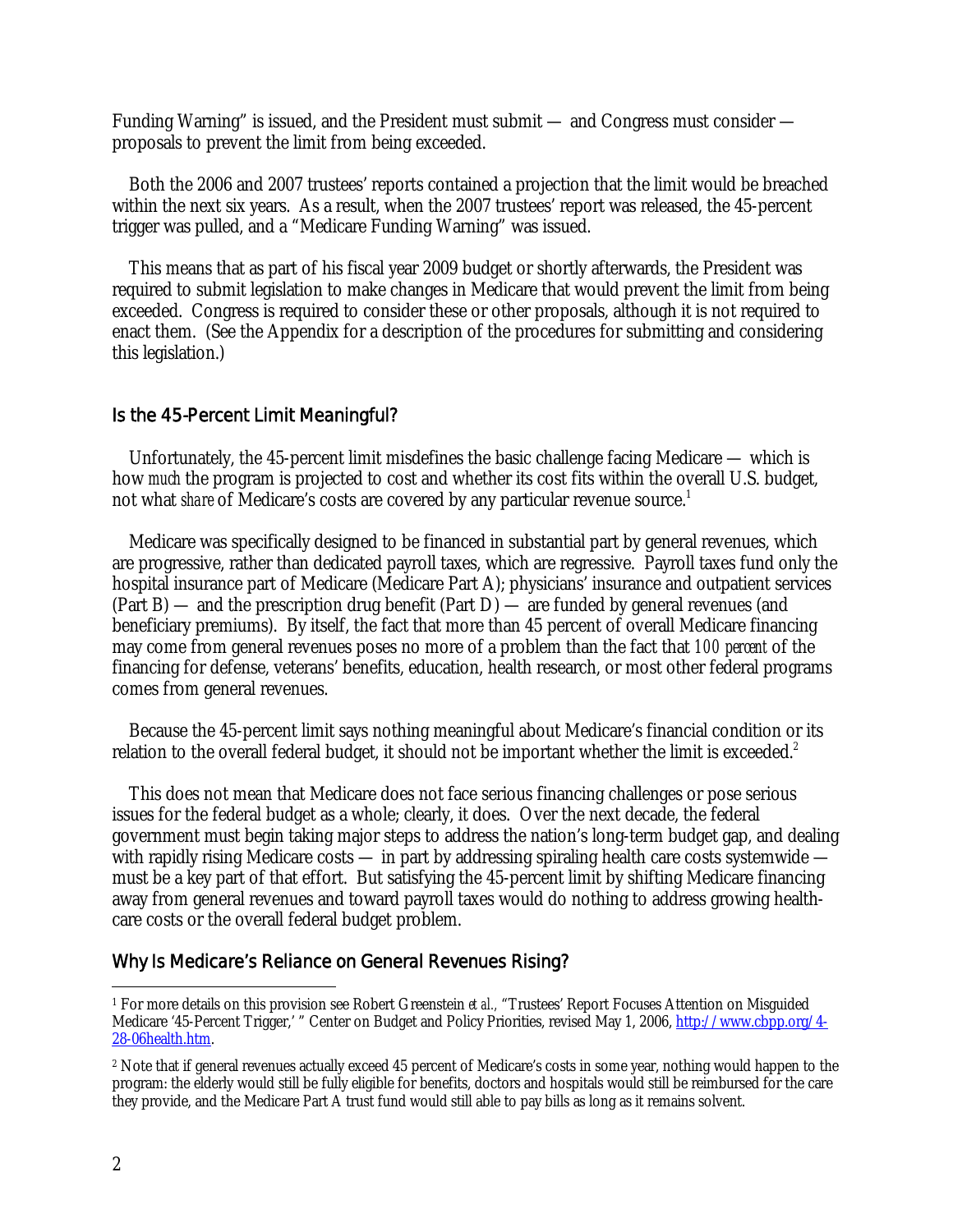As defined in the 2003 prescription drug legislation, the general-revenue share of Medicare funding rises whenever total Medicare expenditures grow faster than dedicated revenues (i.e., payroll taxes). That is precisely what has been happening.

 The reason is that Medicare costs have been growing faster than the economy for some time and are projected to continue doing so, largely because of rising costs throughout the entire U.S. health care system. For 30 years, the increase in Medicare costs per beneficiary has closely tracked the increase in private-sector health care costs. (The aging of the population is also raising Medicare costs.) Annual payroll tax collections, in contrast, tend to grow somewhat *more slowly* than the economy. As a result, the share of total Medicare spending covered by payroll taxes has been falling, while the share covered by general revenues has been increasing. This trend is expected to continue indefinitely.

 In addition, Congress *deliberately increased* Medicare's reliance on general revenues when it decided in 2003 to fund the new prescription drug benefit with general revenues (and beneficiary premiums) rather than with additional payroll taxes.

 For these reasons, the 45-percent limit will eventually be reached, even if Medicare costs turn out to rise much more slowly than is currently projected.

#### Foreclosing Important Medicare Reform Options

 The biggest problem with the 45-percent limit is that it impedes action to improve Medicare's long-term outlook. The financing problems that Medicare faces are sufficiently large that a number of steps will have to be taken, and all options need to be on the table. Changes in the nation's overall health care system, reforms in Medicare itself, and additional general revenues *all* will almost certainly be needed. Marilyn Moon, a former Social Security and Medicare trustee who is widely regarded as one of the nation's leading Medicare experts, has observed that we "probably cannot . . . keep a viable Medicare program without tax increases at some point in the future."3

 Yet as Moon has pointed out, the 45-percent trigger "limits the options you have to finding a solution" to Medicare's financing problems.<sup>4</sup> It would effectively rule out an increase in progressive income taxes as a part of a long-term solution for Medicare, since an increase in general revenues would conflict with keeping the general-fund share of Medicare costs below 45 percent.

 Thus, for example, the 45-percent limit essentially bars Congress from closing a modest share of Medicare's financing gap by scaling back the \$150,000 average annual tax cut enacted in 2001 and 2003 for people with incomes of more than \$1 million a year, closing abusive corporate tax shelters, or curbing tax avoidance. But it would permit Congress to raise regressive payroll taxes, increase the monthly premiums that beneficiaries are charged, and cut the health services that Medicare covers,

-

<sup>3</sup> Statements by Marilyn Moon come from presentations and comments in two audio-conferences sponsored by the Center on Budget and Policy Priorities on March 23, 2004. Transcriptions are available from the Center.

<sup>4</sup> Ibid.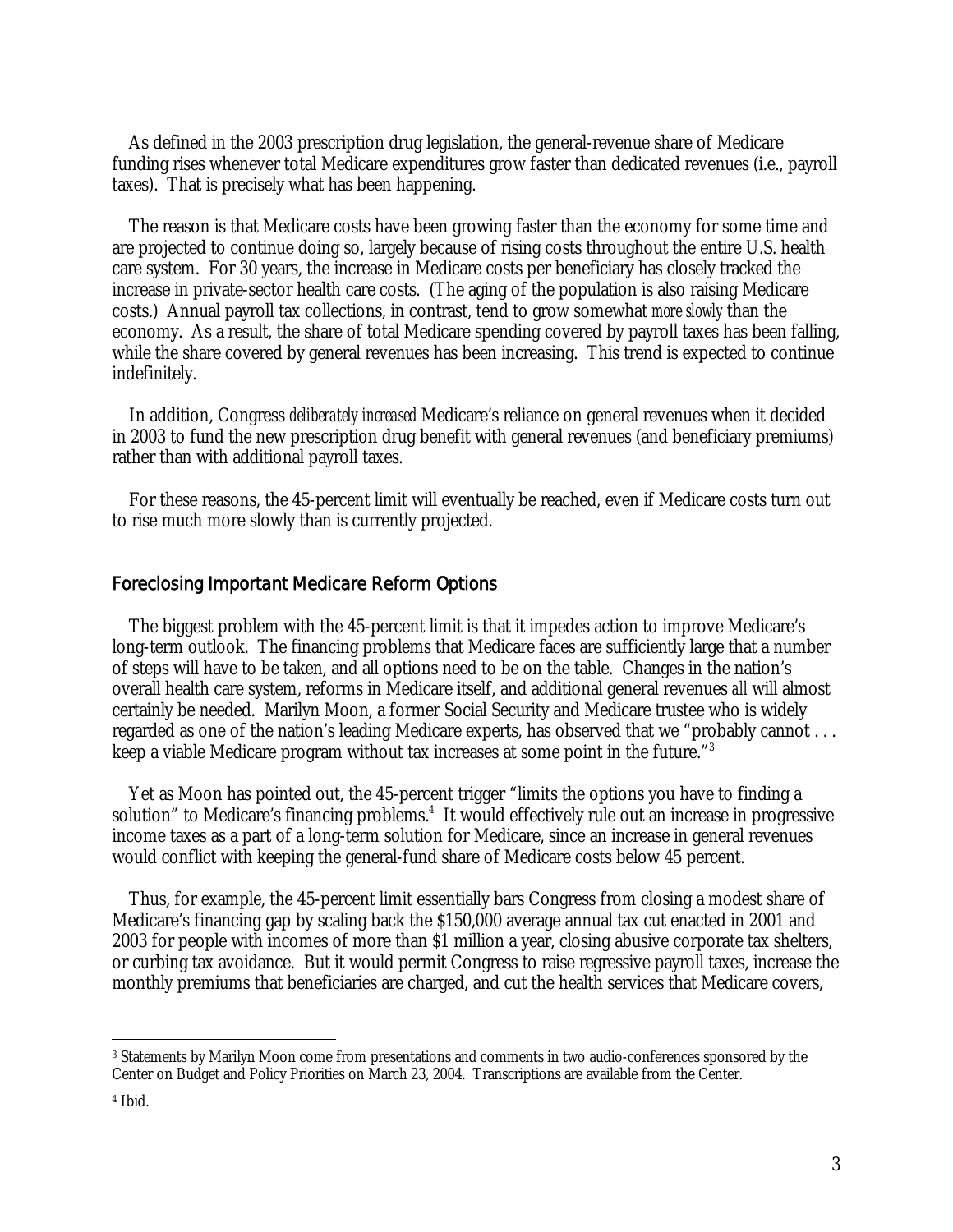as well as cut reimbursements to providers. As a result, the 45-percent limit would likely exacerbate income inequality, which already is at its highest levels in decades.

 In short, the 45-percent limit represent an ideologically driven approach to Medicare financing that would effectively protect the nation's most affluent residents and corporations at the expense of Medicare beneficiaries and working families of more modest means. Efforts to shore up Medicare should focus on the real problems it faces, not on a 45-percent limit that is largely devoid of analytic merit and would take some legitimate options for strengthening Medicare financing off the table.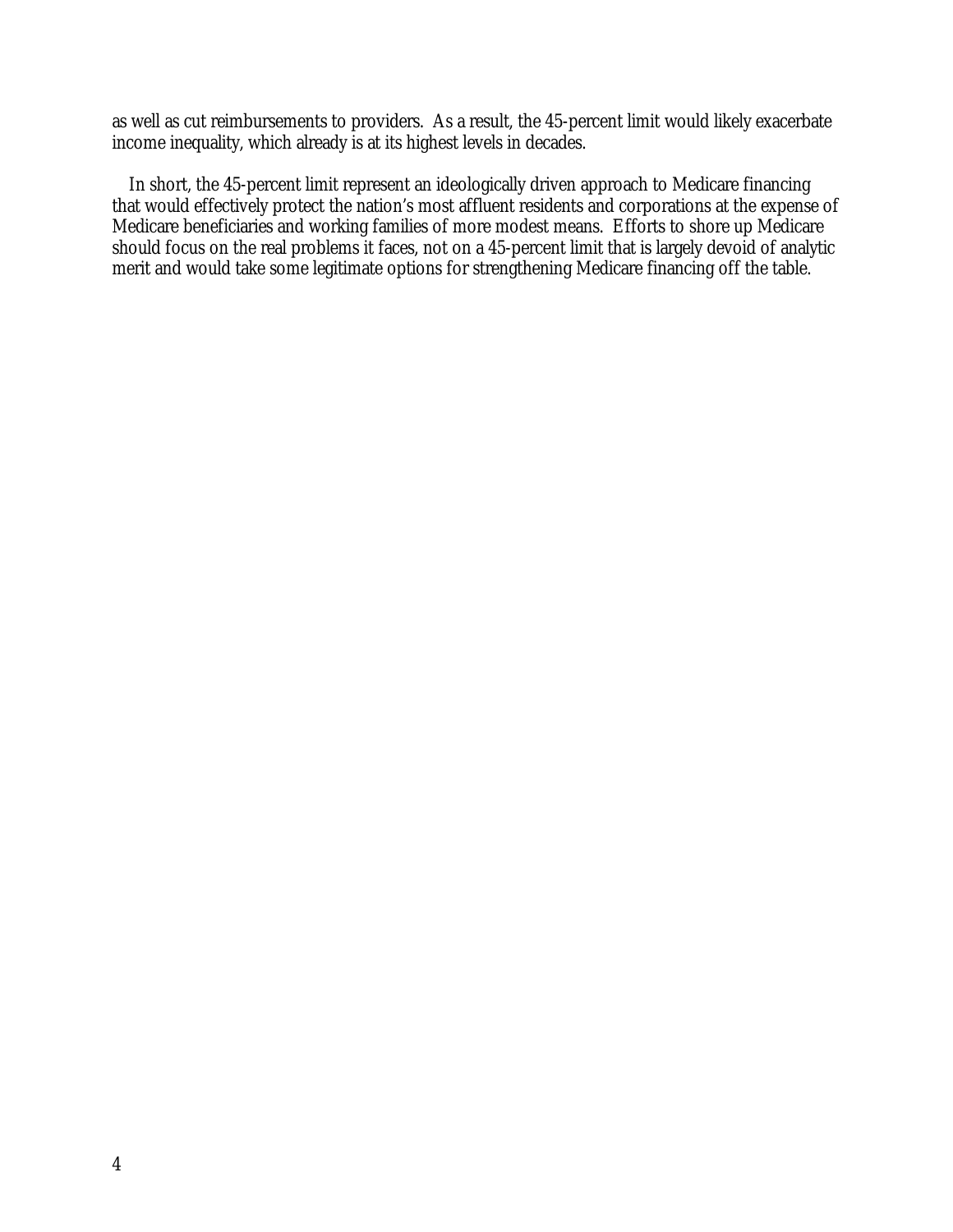### **Appendix: Summary of Procedures**

 Under the 2003 prescription drug law, the "trigger" is pulled if two successive reports of the Medicare trustees estimate that general revenues will cover more than 45 percent of Medicare costs within the following six years. As noted, the second such trustees' report was issued last spring, triggering the following procedures.

- The President is required to submit specific legislative language within 15 days of this year's budget submission. The intent of the law is that the President submit a proposal to keep general-revenue financing within the 45-percent limit for each of the next six years<sup>5</sup>, but the law does not require that the proposal actually achieve this result.
- The President's legislative proposal must be introduced in Congress as a bill and referred to the committees of jurisdiction: the Senate Finance Committee and presumably the House Ways and Means Committee and the House Energy and Commerce Committee.
- Whether or not the President submits legislation,<sup>6</sup> the House and Senate committees are required to report Medicare legislation by June 30.
- The chair of the House Budget Committee must then estimate whether the reported bill brings general-revenue financing back within the 45-percent limit. The chair normally relies on the budget estimates supplied by the Congressional Budget Office when assessing the costs of any legislation. This is important, because last year, CBO estimated that the 45-percent limit would *not* be exceeded in any year through 2013, and it could do the same this year. In that case, the Budget Committee chair could legitimately certify that a Medicare bill that made no benefit cuts and raised no dedicated revenues still complied with the 45-percent limit through 2013, based on CBO estimates.
- If, by July 30, the House committees have not reported Medicare legislation that the Budget Committee chair says meets the 45-percent limit, or if the House has not voted on final passage of such legislation, then any member may move to have the full House vote on whether to discharge from committee a Medicare bill the Budget Committee chair certifies would meet the limit. If the House votes to discharge the bill, the House is required to vote on that bill,

 $\overline{a}$ 5 The 2003 prescription drug law provides that the legislation submitted by the President should keep the generalrevenue share of funding under 45 percent for the 7-fiscal-year period that begins with the year in which the legislation is submitted, which this year would be fiscal years 2008 through 2014. In contrast, that same law set a different 7-year period that the Medicare Trustees used last year in determining whether the Medicare Funding Warning was triggered and that the House Budget Committee Chairman is supposed to use this year in certifying whether legislation satisfies the 45 percent requirement. That period comprises fiscal years 2007 through 2013.

<sup>6</sup> Apparently the Administration has not decided whether to submit the specified legislation; some argue that the Constitution does not allow Congress to compel any specific legislation from the President. Regardless of the merits of this legal argument, it would be ironic for the President to choose not to submit legislation now that the trigger has been pulled, given that that the Administration helped design this 45-percent requirement and pushed for its enactment in 2003.